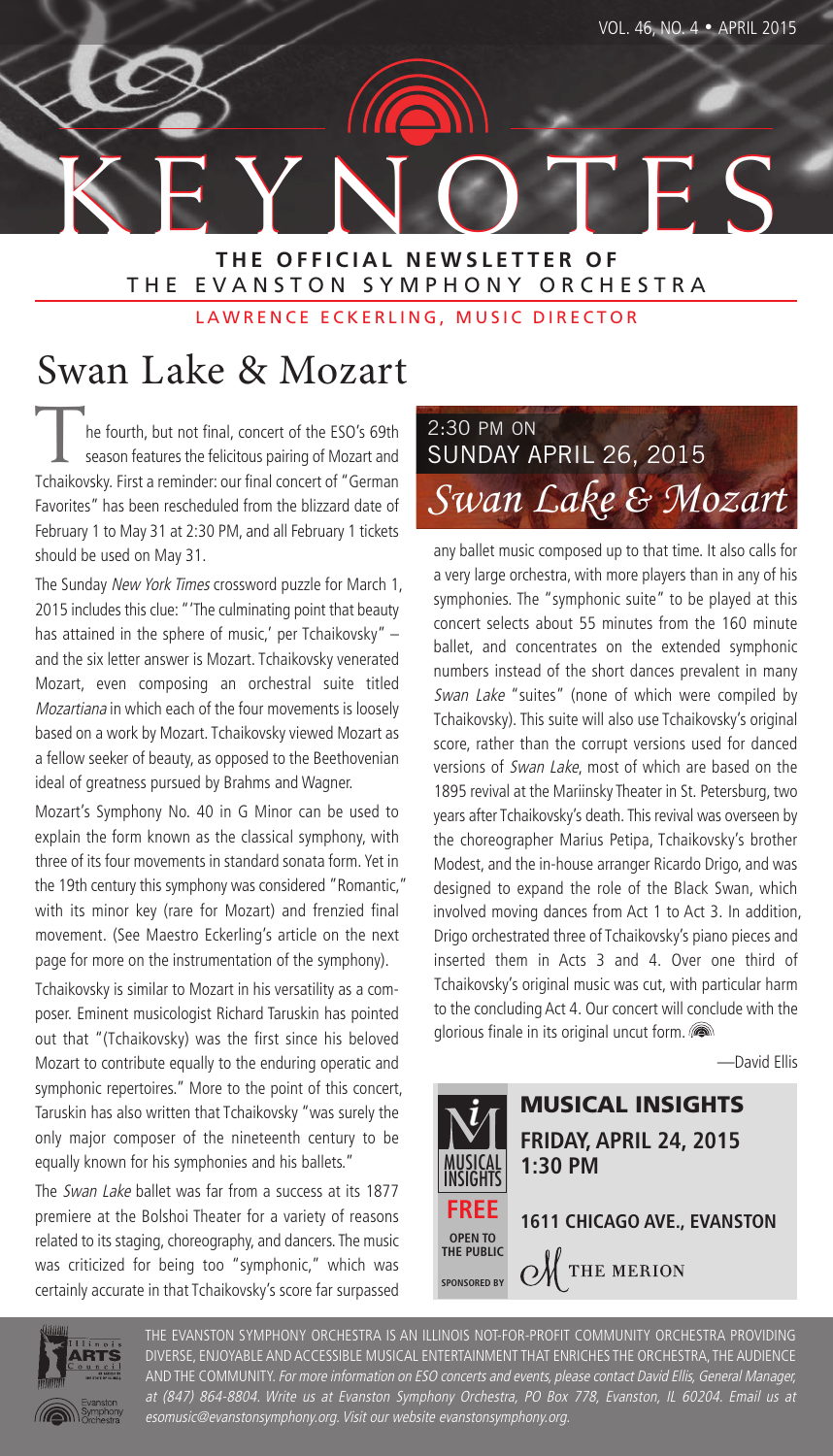## BEHIND THE SCENES



#### **Mozart Performance: What's the Score?**

As conducting students the words that we all heard from almost everyone was "stick to the score." The meaning behind that phrase was, "don't interpret the music, just play

what the composer wrote." After all, playing something other than what the composer wrote was sacrilege! They scolded "we don't play interpretations, we play realizations!"

The meaning of interpretation is a great article for some other time. For now, the topic is about playing what the composer actually wrote. Well, just what DID the composer actually write? In the case of Mozart's 40th Symphony, there are actually two versions. Originally written in 1788 for a woodwind section consisting of one flute, two oboes and two bassoons, a latter (1791) version also uses two clarinets. In revising the version to include clarinets, which is being performed at our concerts, Mozart had to also modify the existing oboe parts to accommodate the inclusion of clarinets. He used the clarinets to make the sounds warmer in places, gave the clarinet some solos previously assigned to the oboe, and made the woodwind section sound more three dimensional.

Going into greater detail, after many years of learning and performing Mozart's music using the scores published long ago by Breitkopf and Härtel, musicologists discovered that many of the notes that appeared as staccato notes (short, clipped notes), were not actually staccato notes at all. Mozart used two different types of markings, and they mean different things. Some of the markings were just dots (like a staccato note). But other markings were like strokes (the top part of an exclamation point). The problem was that musicians couldn't distinguish the difference from the scores then available to us. However, we are using a recent edition which permits a distinction between a short staccato and a longer and warmer stroke.

While this opens a whole new world to us as musicians, it doesn't give us more answers. Instead, it actually raises more questions. We don't know **exactly** what the new markings mean, so we can only use our best judgment instinctively as musicians and make the best guess possible.

While musical notation has been wonderful with giving us information about what notes to play and when to play them, it remains quite insufficient in terms of "how" to play the notes. How loud. How soft. How fast. How slow. How short or how long. The possibilities remain endless!

> —Lawrence Eckerling Music Director, Evanston Symphony Orchestra

### **Illinois Council of Orchestras, Evanston Arts Council and Leadership Evanston Awards**



SARAH FLAX

The Illinois Council of Orchestras recently named Sarah Flax its Volunteer of the Year for 2015. Sarah has volunteered on the ESO board for many years and currently serves as 2nd Vice President. You can meet Sarah in the lobby at ESO concerts, selling tickets or assisting with subscription renewals and contributions.

On March 20, the Merion received the Evanston Arts Council's 2014 Leadership Award, which is given annually to an Evanston business that has been exceptionally supportive of the arts in Evanston. The Merion has demonstrated strong commitment to the arts in many ways, including sponsoring the ESO's Musical Insights pre-concert program and hosting Opera Idol, a competition for aspiring opera singers. "This award is icing on the cake, since our residents and the Evanston community all enjoy and are enriched by the programs we sponsor," said General Manager Margaret Gergen.

On March 9, Leadership Evanston, a program of the Evanston Community Foundation, honored six of its alumni for Leadership in the Arts. Penelope Sachs, viola player, former Board President and current First Vice President of the ESO was among those honored.

The ESO congratulates Sarah, Penelope, and The Merion on these richly deserved honors!

## **Symphony Suppers**

Check your April 26 program book for an insert with special savings coupons from four great Evanston restaurants: Found, Blind Faith Cafe, Peckish Pig, and Symphony's. These offers are only good the evening of April 26, so plan ahead! This offer will be repeated after our concert of May 31 and after the special benefit concert on June 28.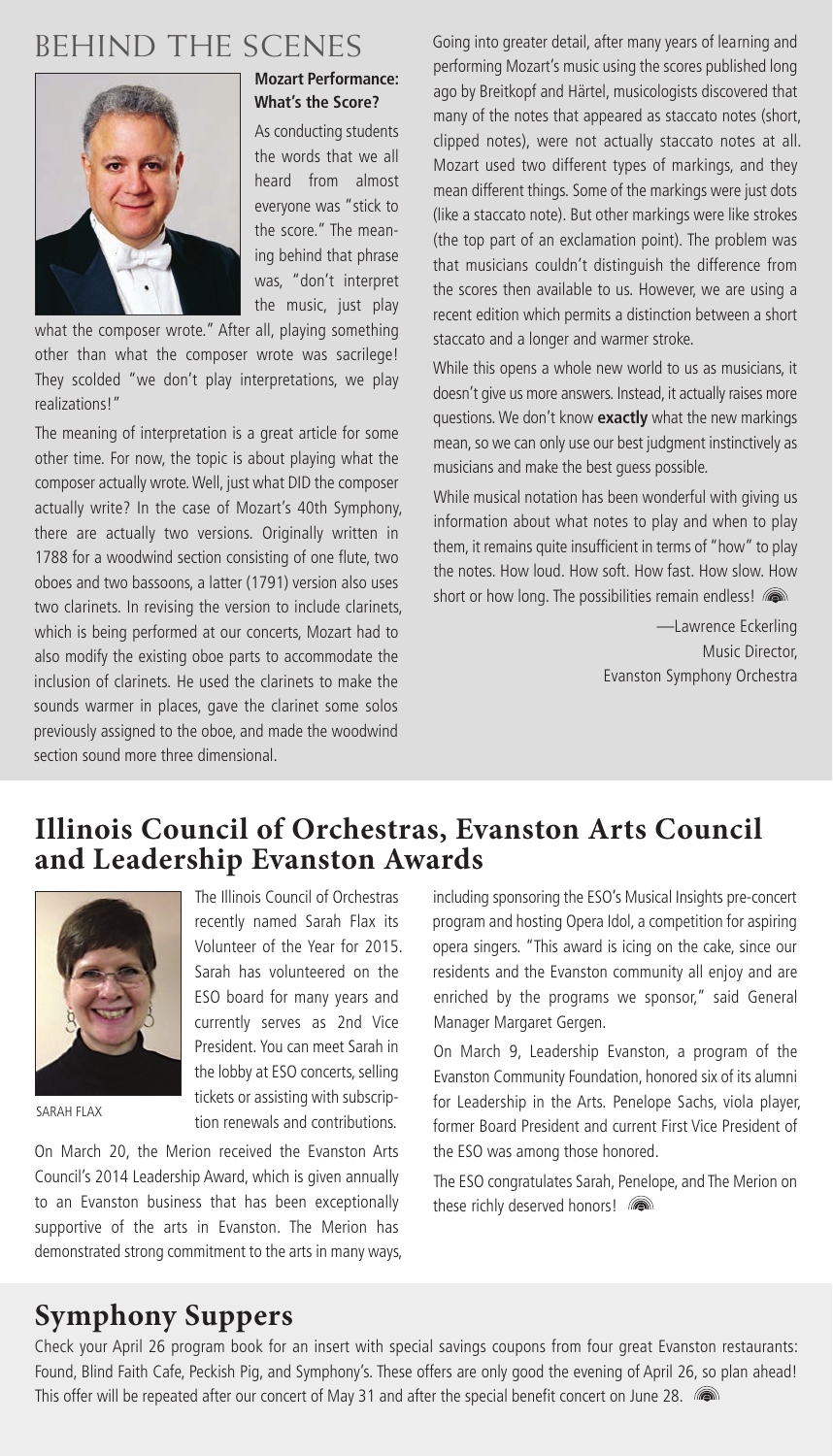### **Special ESO Benefit Chamber Music: June 28**

Come to Nichols Concert Hall, 1490 Chicago Ave in Evanston on June 28 at 3:00 PM for a very special chamber music concert to benefit the ESO. All of the players are principals and they are donating their time to assist the Orchestra. Tickets are just \$25 and include the concert plus a reception with refreshments following the music when you can meet the musicians. And parking is free because it's Sunday!

Scheduled to appear are a woodwind quintet of James Donohue, Richard von Holst, Ralph Wilder, Phoebe Peterson and Michael Papierniak; a brass quintet including Don Cagen, Charles Roberts, Robert Holland and Ryan Sedgwick; and Music Director/pianist Lawrence Eckerling who will join string principals Julie Fischer, Terry Parisoli, Rhea Davis, and Anna Helfman in Schubert's "Trout" Quintet.

Ticket order forms will be available at the April 26 and May 31 concerts, plus on our website.

### **MIC Premier Quartet to Perform 1:30–2:00 in Lobby**

From April 17 through May 3, 2015, students at the Music Institute of Chicago are performing as part of the **100 Concerts in 16 Days Community Music Festival** at concert venues throughout the area.

The Premier Quartet is comprised of violinists Ria Honda,14, and Nicholas Brown,18; violist Katie Gallagher,18; and cellist Richard Li, 18; they are coached by Mathias Tacke, formerly second violinist of the famed Vermeer Quartet. Their program consists of the opening movements of

## **Our April Concert Sponsor: Presbyterian Homes**

Few things are more important to maintaining a healthy and active senior lifestyle than good nutrition. According to the National Institutes of Health, studies have shown that a good diet can help seniors reduce their risk of osteoporosis, high blood pressure, heart disease and even certain cancers. So it's not surprising that a growing number of seniors are making good nutrition an important part of their everyday lives.

"Numerous surveys of older adults have found that food quality is among the top three influencers in choosing a retirement community," says Mary Ann Anichini, Vice President of Continuous Quality Improvement at Presbyterian Homes. "Our focus is on providing healthy choices in food with the best taste and quality. But we also know that future residents will bring increasingly sophisticated palates and high expectations for dining."

At Westminster Place, a Presbyterian Homes community, flexible dining options and innovative dining experiences are always on the menu. Through innovative initiatives like their 'Farm to Fork' dining program, Westminster Place is able to offer residents locally grown and ultra-fresh ingredients on a sustainable basis.



Mozart's "Eine kleine Nachtmusik"; Haydn's Quartet Op. 76, No. 4 "Sunrise"; Bartok's Quartet No. 2; and Brahms' Quartet Op. 51, No. 1 in C minor.



- "This is about quality, freshness and bringing the best possible dining experience to our residents," says Christopher Moore, Regional System Chef for Presbyterian Homes.
- "We've established relationships with small, 10 to 15 acre farms in the local area. The farm harvests the produce on the day we are scheduled to receive it. So it's at peak freshness when it arrives in our kitchens and the difference in taste is dramatic."

Delicious and nutritional meals are prepared daily by professionally trained chefs and developed around the needs and flavor preferences of current residents. With their choice of a restaurant-style dining room or causal café, residents at Westminster Place have the ability to make healthy food choices, socialize with their friends, interact with the friendly, cheerful staff and enjoy a tasty meal.

At Westminster Place, you'll find great nutrition and great menu choices at every meal, because they're dedicated to offering genuine quality, freshness and the best possible dining experience.

Founded in 1904, Presbyterian Homes is a not-for-profit, faith-based organization with a national reputation for creating extraordinary retirement communities. Presbyterian Homes serves older adults through its residential and healthcare programs on campuses in Evanston, Lake Forest and Arlington Heights.

For more information about Westminster Place call **(847) 570-3422** or visit us at www.presbyterianhomes.org. (a)